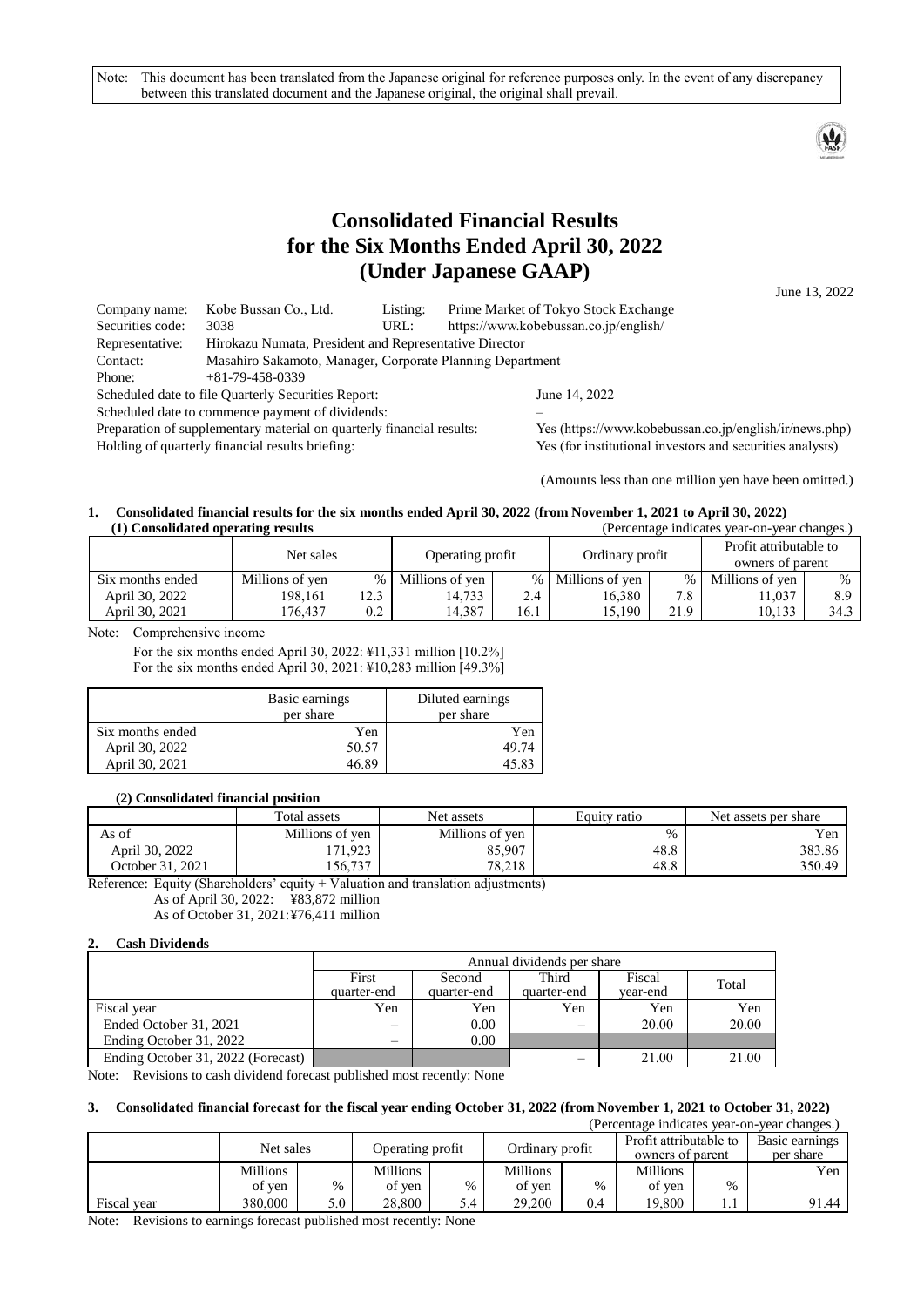**[Notes]**

- (1) Changes in significant subsidiaries during the current period (Changes in specified subsidiaries resulting in the change in scope of consolidation): None
- (2) Application of accounting methods used specifically for preparing the quarterly consolidated financial statements: None
- (3) Changes in accounting policies, changes in accounting estimates and restatements of prior period financial statements (i) Changes in accounting policies due to application of new or revised accounting standards: Yes

| (ii) Changes in accounting policies due to reasons other than above (i): | None |
|--------------------------------------------------------------------------|------|
| (iii) Changes in accounting estimates:                                   | None |
| (iv) Restatements of prior period financial statements:                  | None |

- Note: Please refer to "2. Quarterly Consolidated Financial Statements and Major Notes (3) Notes to quarterly consolidated financial statements (Changes in accounting policies)" on page 8 of the Attached Materials.
- (4) Number of shares issued (common shares)

| (i)   | Number of shares issued at the end of the period (including treasury shares) |                                                                         |  |  |  |  |
|-------|------------------------------------------------------------------------------|-------------------------------------------------------------------------|--|--|--|--|
|       | As of April 30, 2022:                                                        | 273,600,000 shares                                                      |  |  |  |  |
|       | As of October 31, 2021:                                                      | 273,600,000 shares                                                      |  |  |  |  |
| (ii)  | Number of shares of treasury shares at the end of the period                 |                                                                         |  |  |  |  |
|       | As of April 30, 2022:                                                        | 55,102,520 shares                                                       |  |  |  |  |
|       | As of October 31, 2021:                                                      | 55,587,320 shares                                                       |  |  |  |  |
| (iii) |                                                                              | Average number of shares of common shares outstanding during the period |  |  |  |  |
|       | Six months ended April 30, 2022:                                             | 218,257,206 shares                                                      |  |  |  |  |
|       | Six months ended April 30, 2021:                                             | 216,099,989 shares                                                      |  |  |  |  |
|       |                                                                              |                                                                         |  |  |  |  |

Note: The number of shares of Kobe Bussan held by Custody Bank of Japan, Ltd. ("Trust Account") as trust property for a Board Benefit Trust (176,000 shares for the six months ended April 30, 2021 and 168,400 shares for the six months ended April 30, 2022) was included in the number of shares of treasury shares as of October 31, 2021 and April 30, 2022, and the number of shares of treasury shares to be deducted from the calculation of the average number of shares of common shares outstanding for the six months ended April 30, 2021 and the six months ended April 30, 2022.

\* This financial results report is not subject to audit procedures to be performed by certified public accountants or an audit firm.

\* Proper use of earning forecast, and other special notes

The forward-looking statements including earnings forecast contained in this document are based on information currently available to us and certain assumptions that we believe are reasonable. Accordingly, actual results may differ significantly from the results anticipated in these forward-looking statements due to a variety of factors. For more information on the assumptions and disclaimers with respect to earnings and other forecasts, please refer to "1. Qualitative Information on Quarterly Consolidated Financial Results (3) Overview of forward-looking statements including consolidated financial forecast" on page 3 of the Attached Materials.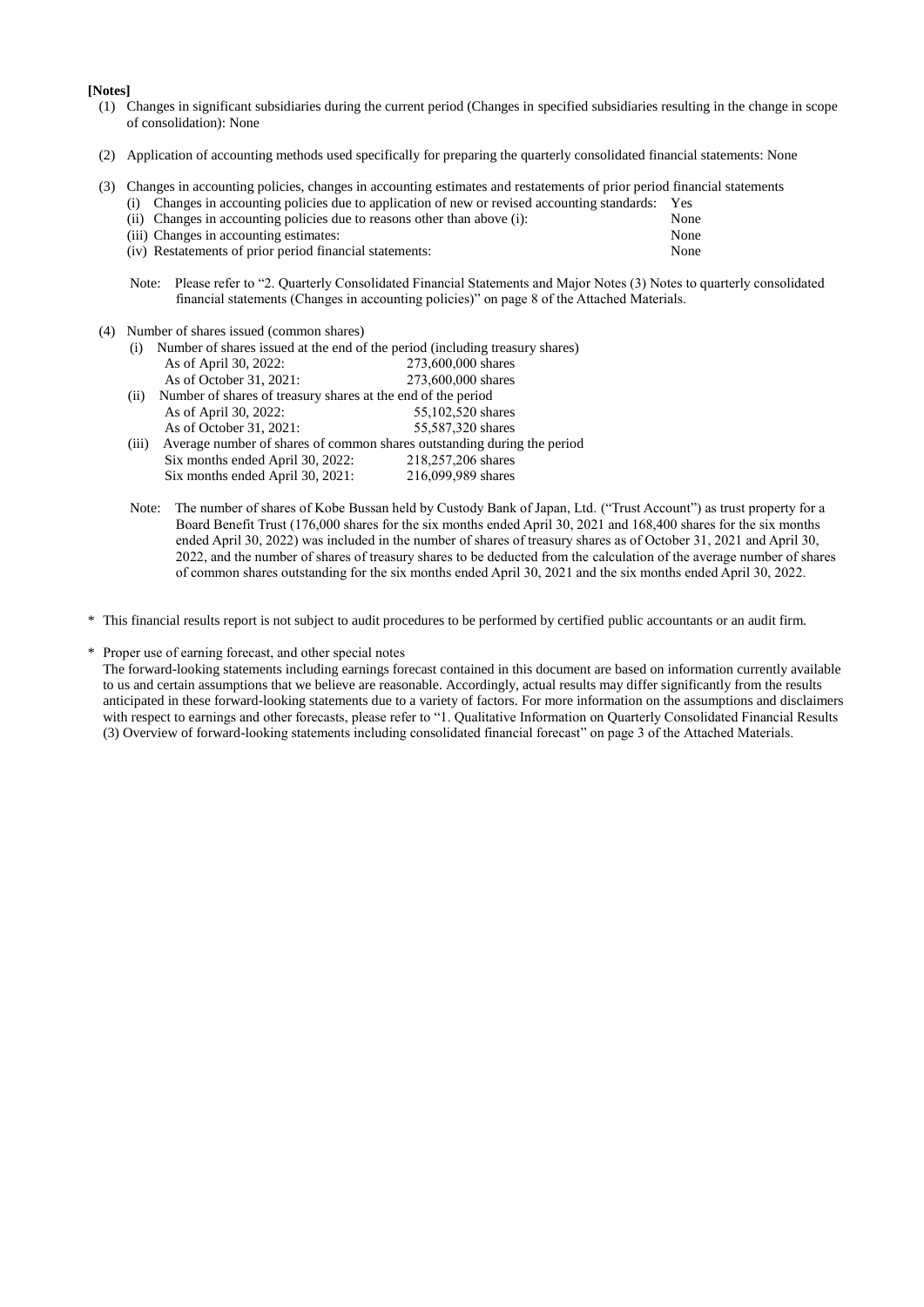## Contents of Attached Materials

| (2) Overview of quarterly consolidated financial position <b>contained</b> and contained position <b>P.</b> 3       |  |
|---------------------------------------------------------------------------------------------------------------------|--|
|                                                                                                                     |  |
|                                                                                                                     |  |
|                                                                                                                     |  |
| (2) Quarterly consolidated statements of income and quarterly consolidated statements of comprehensive income  P. 6 |  |
|                                                                                                                     |  |
|                                                                                                                     |  |
|                                                                                                                     |  |
|                                                                                                                     |  |
|                                                                                                                     |  |
|                                                                                                                     |  |
|                                                                                                                     |  |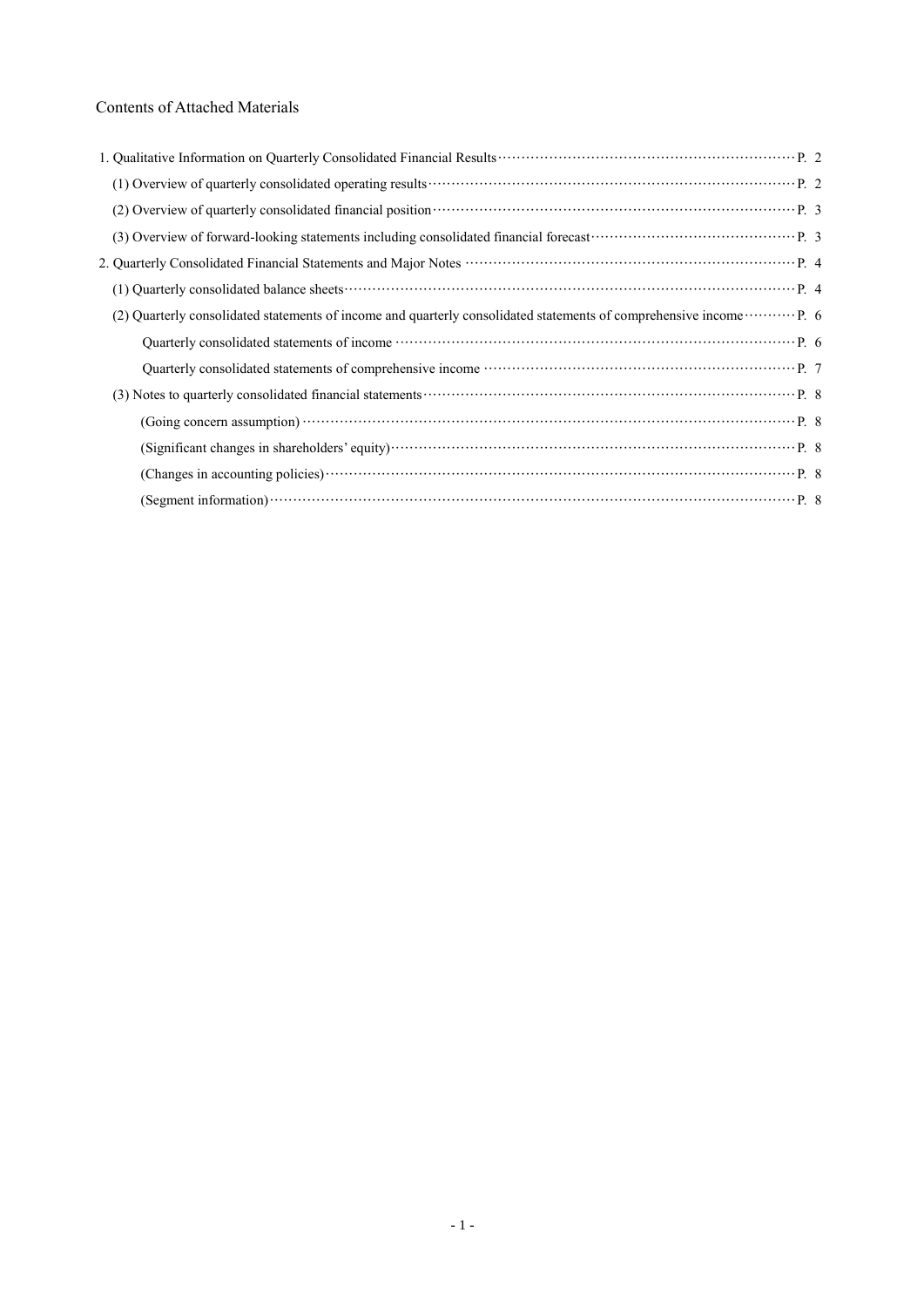#### **1. Qualitative Information on Quarterly Consolidated Financial Results**

#### **(1) Overview of quarterly consolidated operating results**

During the six months ended April 30, 2022 (from November 1, 2021 to April 30, 2022) (hereinafter the "period under review"), Japan was on the way to resuming its economic activities thanks to expanded vaccination and testing as well as improved medical delivery system in spite of the rebound of COVID-19. Overseas countries are also restarting their economic activities in a phased manner by easing movement restrictions. Such developments have increased demand for various items, resulting in a rise in prices around the world. In addition, the environment surrounding Japan has remained precarious due to the surge in prices of energy against the backdrop of the Russian invasion of Ukraine and the rapidly weakening yen triggered by the interest rate increase in the United States.

As such, Japan's food retail industry is hard-pressed to deal with a further increase in costs resulting from the global hike in prices, the weakened yen, and a rise in personnel and utility expenses.

Under such circumstances, in line with the Group's goal of further strengthening "Integrated Food Production & Distribution Operations," the Kobe Bussan Group has enhanced its competitiveness through proactive product development. Also, we have provided consumers with high-quality and attractive products at best prices by being attentive and responsive to their needs.

Consequently, in terms of operating results for the period under review, we reported net sales of ¥198,161 million (up 12.3% year on year), operating profit of ¥14,733 million (up 2.4%), ordinary profit of ¥16,380 million (up 7.8%), and profit attributable to owners of parent of ¥11,037 million (up 8.9%).

The operating results by business segment are as follows:

(i) Gyomu Super Business

This business segment covers Gyomu Super stores, selling at best prices not only national label products but also private label products that are imported directly by ourselves or produced by our group's domestic plants. In the period under review, Gyomu Super stores have expanded nationwide with 969 stores as a result of a net increase of 19 stores after opening 34 stores and closing 15.

The breakdown of new store openings was 26 stores in directly managed areas and eight stores in indirectly managed areas. While we work on store openings in all locations in Japan, we put a particular focusing on the Kyusyu area, and strongly encourage franchise owners to relocate stores which have deteriorated after many years in operations.

In terms of operating results, despite the rise in purchase costs due to price increases, we have continued expanding business performance, driven by successful pricing strategy and significantly increased media coverage of our private label products, which represent Gyomu Super's attractiveness.

Consequently, net sales of the Gyomu Super Business for the period under review stood at ¥193,532 million (up 11.5% year on year).

#### (ii) Restaurant & Delicatessen Business

This business segment covers Kobe Cook World Buffet, one of the largest buffet-style restaurant chains in Japan; Premium Karubi, a served a-la-carte buffet style BBQ restaurant chain where customers enjoy the best selected premium meats and in-house made desserts; and Chisouna, a delicatessen shop chain focusing on health-conscious food made with minimal additives and preservatives at affordable prices, based on the philosophy of providing an authentic Japanese dining experience with fresh homemade food.

In the period under review, Kobe Cook World Buffet opened one and closed seven restaurants, resulting in nine restaurants nationwide. The certain restaurants temporarily closed or shortened opening hours to prevent the COVID-19 infections. Premium Karubi opened three restaurants and closed none, resulting in 13 restaurants nationwide. Given an increase in the number of the restaurants and BBQ popularity, Premium Karubi has only a limited effect on net sales from COVID-19. Chisouna opened 16 shops and closed none, resulting in 65 shops nationwide. It remained positive due to an improved brand recognition through increased exposure to media as well as strong shop openings.

Consequently, net sales of the Restaurant & Delicatessen Business for the period under review stood at ¥3,238 million (up 102.2% year on year).

(iii) Eco Renewable Energy Business

This business segment covers renewable energies generated by our own solar and woody biomass power plants. We did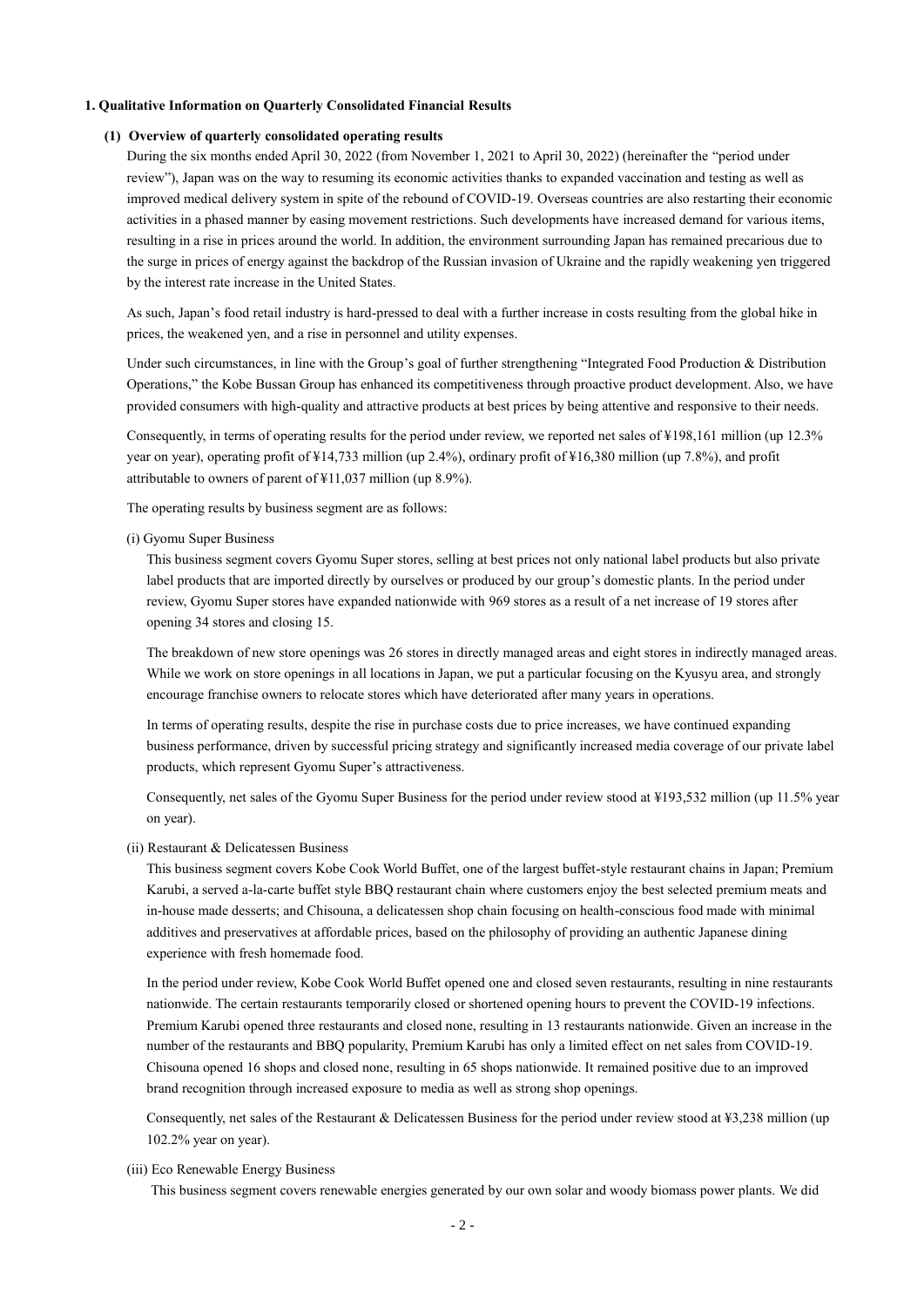not open any power plants during the period under review, but opened one solar power plant in Misaki-cho, Sennan-gun, Osaka in May 2021, resulting in a year-on-year increase by one solar power plant. Currently, we operate 17 solar power plants collectively generating approximately 32.1 MW and one woody biomass power plant generating approximately 6.2 MW.

Consequently, net sales of the Eco Renewable Energy Business for the period under review stood at ¥1,388 million (up 12.4% year on year).

### **(2) Overview of quarterly consolidated financial position**

Assets, liabilities, and net assets

### (Assets)

Total assets as of April 30, 2022 increased by ¥15,186 million from the end of the previous fiscal year to ¥171,923 million. This was mainly due to an increase in current assets of ¥13,635 million, which was mostly attributable to an increase in cash and deposits of ¥10,086 million resulting from new borrowings for the facility enhancement of our group's domestic plants.

### (Liabilities)

Total liabilities as of April 30, 2022 increased by ¥7,497 million from the end of the previous fiscal year to ¥86,015 million. This was mainly due to an increase in long-term borrowings of ¥10,613 million resulting from new borrowings for a reason already mentioned above.

#### (Net assets)

Total net assets as of April 30, 2022 increased by ¥7,689 million from the end of the previous fiscal year to ¥85,907 million. This was mainly due to an increase in retained earnings of ¥6,674 million.

#### **(3) Overview of forward-looking statements including consolidated financial forecast**

It remains unchanged from our financial forecast published on December 14, 2021.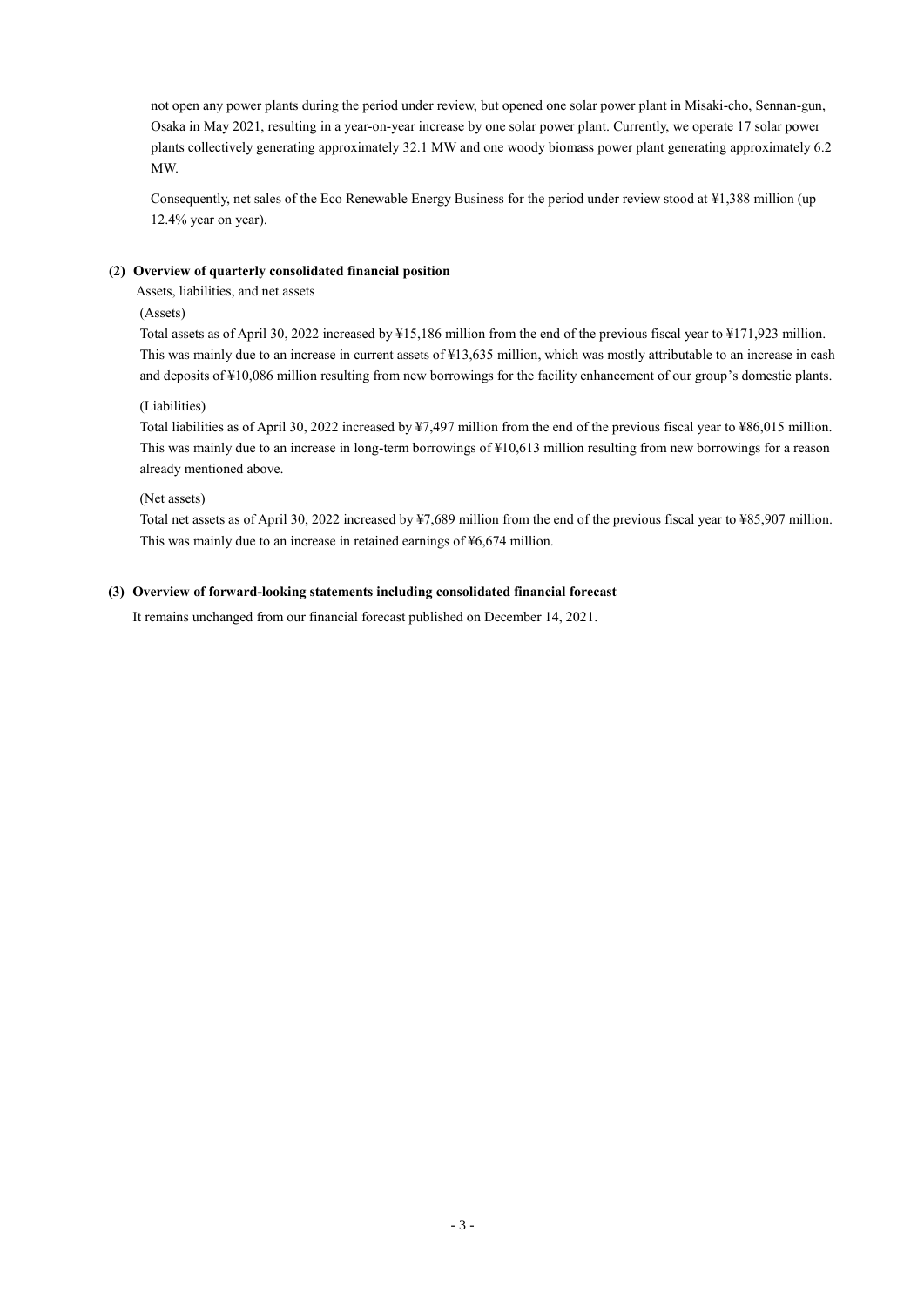## **2. Quarterly Consolidated Financial Statements and Major Notes**

## **(1) Quarterly consolidated balance sheets**

|                                       |                                                  | (Millions of yen)                         |
|---------------------------------------|--------------------------------------------------|-------------------------------------------|
|                                       | Previous fiscal year<br>(As of October 31, 2021) | Current quarter<br>(As of April 30, 2022) |
| Assets                                |                                                  |                                           |
| Current assets:                       |                                                  |                                           |
| Cash and deposits                     | 57,799                                           | 67,886                                    |
| Notes and accounts receivable - trade | 19,837                                           | 21,637                                    |
| <b>Securities</b>                     |                                                  | 2,000                                     |
| Merchandise and finished goods        | 12,817                                           | 12,861                                    |
| Work in process                       | 353                                              | 380                                       |
| Raw materials and supplies            | 1,493                                            | 1,821                                     |
| Other                                 | 3,576                                            | 2,912                                     |
| Allowance for doubtful accounts       | (15)                                             | (2)                                       |
| Total current assets                  | 95,862                                           | 109,498                                   |
| Non-current assets:                   |                                                  |                                           |
| Property, plant and equipment:        |                                                  |                                           |
| Buildings and structures, net         | 15,534                                           | 15,952                                    |
| Land                                  | 13,350                                           | 13,264                                    |
| Other, net                            | 25,607                                           | 27,311                                    |
| Total property, plant and equipment   | 54,493                                           | 56,528                                    |
| Intangible assets                     | 884                                              | 1,028                                     |
| Investments and other assets          | 5,496                                            | 4,868                                     |
| Total non-current assets              | 60,874                                           | 62,425                                    |
| Total assets                          | 156,737                                          | 171,923                                   |
|                                       |                                                  |                                           |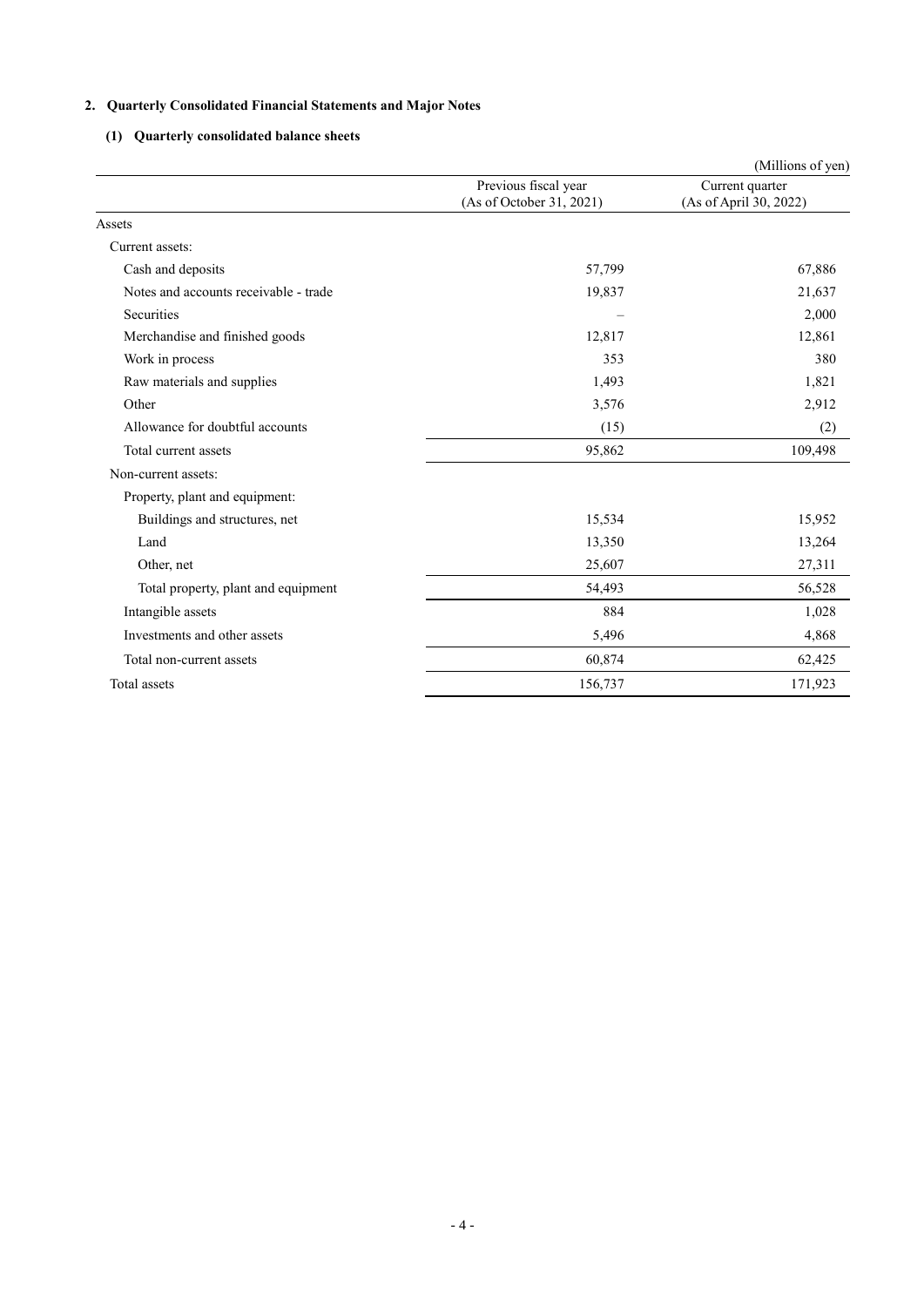|                                                                  |                                                  | (Millions of yen)                         |
|------------------------------------------------------------------|--------------------------------------------------|-------------------------------------------|
|                                                                  | Previous fiscal year<br>(As of October 31, 2021) | Current quarter<br>(As of April 30, 2022) |
| Liabilities                                                      |                                                  |                                           |
| Current liabilities:                                             |                                                  |                                           |
| Accounts payable - trade                                         | 25,158                                           | 27,856                                    |
| Short-term borrowings                                            | 15,155                                           | 10,072                                    |
| Income taxes payable                                             | 5,194                                            | 5,531                                     |
| Provision for bonuses                                            | 354                                              | 402                                       |
| Other                                                            | 5,184                                            | 3,716                                     |
| Total current liabilities                                        | 51,047                                           | 47,580                                    |
| Non-current liabilities:                                         |                                                  |                                           |
| Long-term borrowings                                             | 19,534                                           | 30,148                                    |
| Retirement benefit liability                                     | 713                                              | 739                                       |
| Guarantee deposits received                                      | 6,512                                            | 6.751                                     |
| Asset retirement obligations                                     | 465                                              | 492                                       |
| Provision for share awards for directors<br>(and other officers) | 58                                               | 65                                        |
| Other                                                            | 186                                              | 237                                       |
| Total non-current liabilities                                    | 27,471                                           | 38,435                                    |
| Total liabilities                                                | 78,518                                           | 86,015                                    |
| Net assets                                                       |                                                  |                                           |
| Shareholders' equity:                                            |                                                  |                                           |
| Share capital                                                    | 500                                              | 500                                       |
| Capital surplus                                                  | 9,581                                            | 9,992                                     |
| Retained earnings                                                | 76,592                                           | 83,266                                    |
| Treasury shares                                                  | (9, 135)                                         | (9,053)                                   |
| Total shareholders' equity                                       | 77,539                                           | 84,706                                    |
| Accumulated other comprehensive income:                          |                                                  |                                           |
| Valuation difference on available-for-sale securities            | 62                                               | (54)                                      |
| Foreign currency translation adjustment                          | (1,190)                                          | (779)                                     |
| Total accumulated other comprehensive income                     | (1, 127)                                         | (833)                                     |
| Share acquisition rights                                         | 1,807                                            | 2,035                                     |
| Total net assets                                                 | 78,218                                           | 85,907                                    |
| Total liabilities and net assets                                 | 156,737                                          | 171,923                                   |
|                                                                  |                                                  |                                           |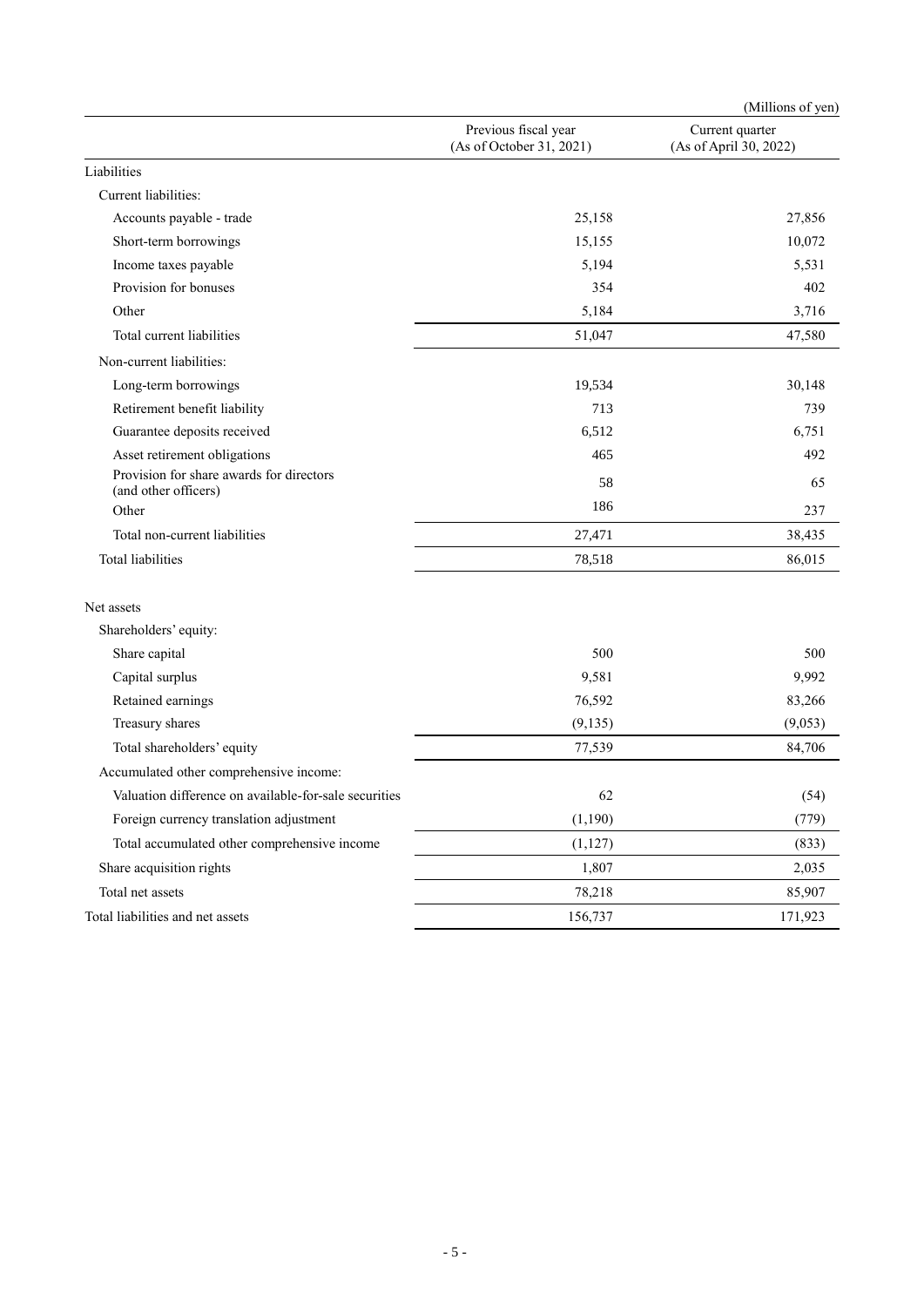## **(2) Quarterly consolidated statements of income and quarterly consolidated statements of comprehensive income**

Quarterly consolidated statements of income

|                                              |                                                                                            | (Millions of yen)                                                                          |
|----------------------------------------------|--------------------------------------------------------------------------------------------|--------------------------------------------------------------------------------------------|
|                                              | For the six months ended<br>April 30, 2021<br>(From November 1, 2020<br>to April 30, 2021) | For the six months ended<br>April 30, 2022<br>(From November 1, 2021<br>to April 30, 2022) |
| Net sales                                    | 176,437                                                                                    | 198,161                                                                                    |
| Cost of sales                                | 154,865                                                                                    | 174,438                                                                                    |
| Gross profit                                 | 21,572                                                                                     | 23,722                                                                                     |
| Selling, general and administrative expenses | 7,184                                                                                      | 8,989                                                                                      |
| Operating profit                             | 14,387                                                                                     | 14,733                                                                                     |
| Non-operating income:                        |                                                                                            |                                                                                            |
| Interest income                              | 60                                                                                         | 42                                                                                         |
| Dividend income                              | $\theta$                                                                                   | $\mathbf{0}$                                                                               |
| Rental income                                | 31                                                                                         | 125                                                                                        |
| Foreign exchange gain                        | 454                                                                                        | 987                                                                                        |
| Gain on valuation of derivatives             | 136                                                                                        | 231                                                                                        |
| Subsidy income                               | 144                                                                                        | 182                                                                                        |
| Other                                        | 147                                                                                        | 186                                                                                        |
| Total non-operating income                   | 975                                                                                        | 1,755                                                                                      |
| Non-operating expenses:                      |                                                                                            |                                                                                            |
| Interest expenses                            | 92                                                                                         | 45                                                                                         |
| Rental costs                                 | 14                                                                                         | 15                                                                                         |
| Fuel sale costs                              | 28                                                                                         | 38                                                                                         |
| Provision of allowance for doubtful accounts | 15                                                                                         |                                                                                            |
| Other                                        | 20                                                                                         | 9                                                                                          |
| Total non-operating expenses                 | 171                                                                                        | 108                                                                                        |
| Ordinary profit                              | 15,190                                                                                     | 16,380                                                                                     |
| Extraordinary income:                        |                                                                                            |                                                                                            |
| Gain on sale of non-current assets           | $\mathbf{1}$                                                                               | 6                                                                                          |
| Gain on reversal of share acquisition rights |                                                                                            | 7                                                                                          |
| Total extraordinary income                   | $\mathbf{1}$                                                                               | 13                                                                                         |
| Extraordinary losses:                        |                                                                                            |                                                                                            |
| Loss on retirement of non-current assets     | 22                                                                                         | 18                                                                                         |
| Loss on sale of investment securities        |                                                                                            | 50                                                                                         |
| Loss on sale of non-current assets           | 110                                                                                        |                                                                                            |
| Total extraordinary losses                   | 132                                                                                        | 68                                                                                         |
| Profit before income taxes                   | 15,060                                                                                     | 16,325                                                                                     |
| Income taxes - current                       | 4,648                                                                                      | 5,475                                                                                      |
| Income taxes - deferred                      | 277                                                                                        | (187)                                                                                      |
| Total income taxes                           | 4,926                                                                                      | 5,287                                                                                      |
| Profit                                       | 10,133                                                                                     | 11,037                                                                                     |
| Profit attributable to owners of parent      | 10,133                                                                                     | 11,037                                                                                     |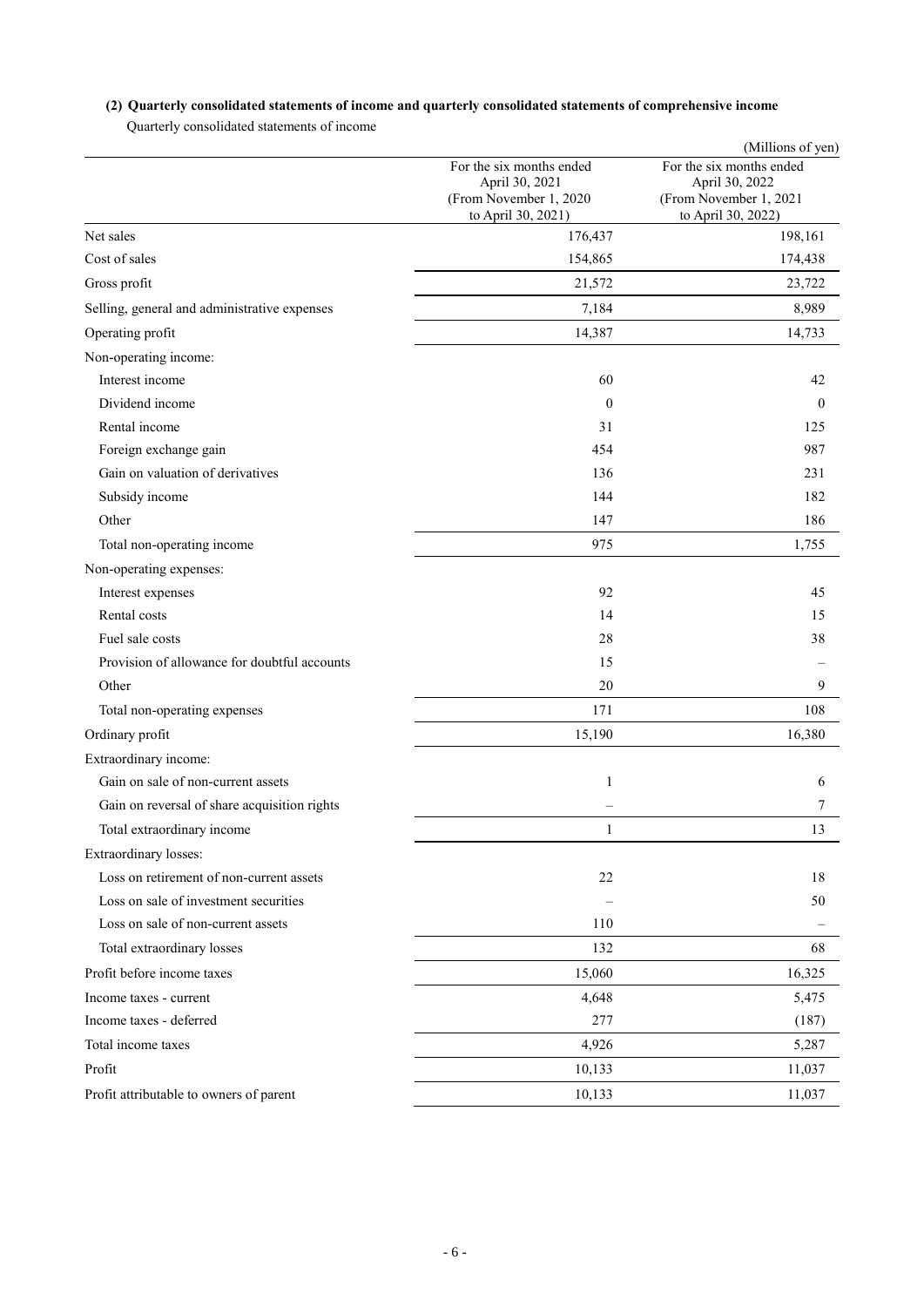Quarterly consolidated statements of comprehensive income

|                                                       |                                                                       | (Millions of yen)                                                     |  |  |
|-------------------------------------------------------|-----------------------------------------------------------------------|-----------------------------------------------------------------------|--|--|
|                                                       | For the six months ended<br>April 30, 2021<br>(From November 1, 2020) | For the six months ended<br>April 30, 2022<br>(From November 1, 2021) |  |  |
|                                                       | to April 30, 2021)                                                    | to April 30, 2022)                                                    |  |  |
| Profit                                                | 10,133                                                                | 11,037                                                                |  |  |
| Other comprehensive income:                           |                                                                       |                                                                       |  |  |
| Valuation difference on available-for-sale securities | (57)                                                                  | (116)                                                                 |  |  |
| Foreign currency translation adjustment               | 207                                                                   | 410                                                                   |  |  |
| Total other comprehensive income                      | 149                                                                   | 293                                                                   |  |  |
| Comprehensive income                                  | 10,283                                                                | 11,331                                                                |  |  |
| Comprehensive income attributable to owners of parent | 10,283                                                                | 11,331                                                                |  |  |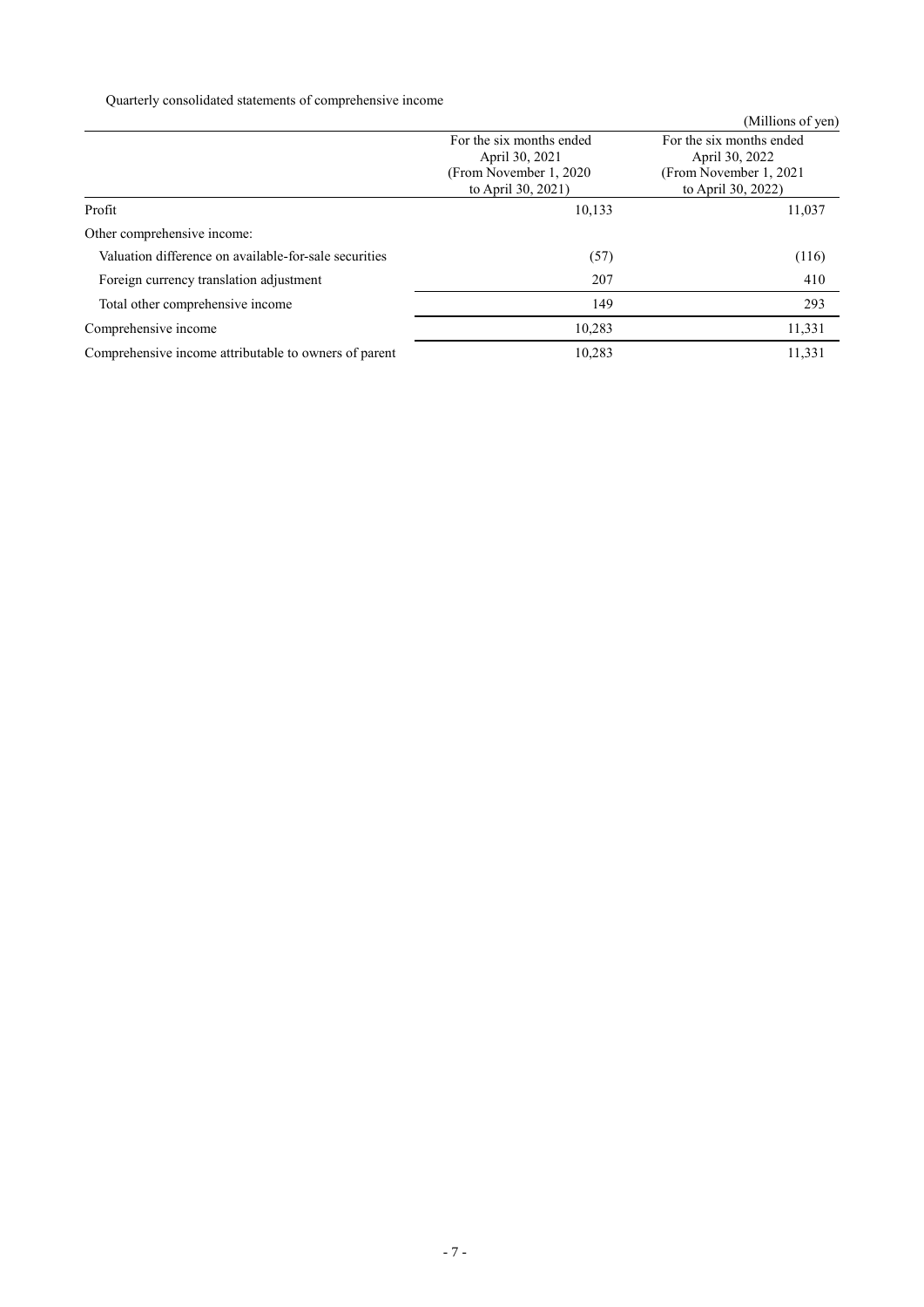#### **(3) Notes to quarterly consolidated financial statements**

- (Going concern assumption) Not applicable.
- (Significant changes in shareholders' equity) Not applicable.

#### (Changes in accounting policies)

(Application of the Accounting Standard for Revenue Recognition, etc.)

The Company has applied the Accounting Standard for Revenue Recognition (ASBJ Statement No. 29, March 31, 2020) and the Implementation Guidance on Accounting Standard for Revenue Recognition (ASBJ Guidance No. 30, March 26, 2021) since the beginning of the first quarter of this fiscal year. In accordance with theses accounting policies, when control over the promised goods or services are transferred to the customer, revenue will be recognized at the amount expected to be received in exchange for the said goods or services.

In applying the Accounting Standard for Revenue Recognition and other standards, the Company has added or subtracted the cumulative effect of applying the new accounting policy retrospectively to or from retained earnings at the beginning of the first quarter of this fiscal year and applied the new accounting policy from the restated balance pursuant to the transitional treatment set forth in the proviso of paragraph 84 of the Accounting Standard for Revenue Recognition.

This change in accounting polices has a minimal effect on the quarterly consolidated financial statements.

Moreover, in accordance with the transitional treatment set forth in paragraph 28-15 of the Accounting Standard for Quarterly Financial Reporting (ASBJ Statement No. 12, March 31, 2020), disaggregated revenue from contracts with customers has not been presented for the six months ended April 30, 2021.

(Application of the Accounting Standard for Fair Value Measurement, etc.)

The Company has applied the Accounting Standard for Fair Value Measurement (ASBJ Statement No.30; July 4, 2019; hereinafter, the "Fair Value Accounting Standards") and other standards since the beginning of the first quarter of this fiscal year. In accordance with the transitional treatment set forth in paragraph 19 of the Fair Value Accounting Standards and paragraph 44–2 of the Accounting Standard for Financial Instruments (ASBJ Statement No. 10, July 4, 2019), the Company has applied the new accounting policies set forth by the Fair Value Accounting Standards and others prospectively. There is no effect on the quarterly consolidated financial statements by applying the standard.

#### (Segment information)

- I. For the six months ended April 30, 2021 (from November 1, 2020 to April 30, 2021)
	- 1. Information on amounts of net sales and profit (loss) by reportable segment

|                                             |                                   |                                                           |                                               |         |                  |         |         | (Millions of yen)               |
|---------------------------------------------|-----------------------------------|-----------------------------------------------------------|-----------------------------------------------|---------|------------------|---------|---------|---------------------------------|
|                                             | Reportable Segment                |                                                           |                                               |         |                  |         |         |                                 |
|                                             | Gyomu<br>Super<br><b>Business</b> | <b>Restaurant</b><br>&<br>Delicatessen<br><b>Business</b> | Eco<br>Renewable<br>Energy<br><b>Business</b> | Total   | Other<br>$*_{1}$ | Total   | $*2$    | Adjustment Consolidated<br>$*3$ |
| Net sales<br>Sales to<br>external customers | 173,596                           | 1,601                                                     | 1,234                                         | 176,433 | 4                | 176,437 |         | 176,437                         |
| Intersegment<br>sales or transfers          | 753                               | 74                                                        | -                                             | 827     | $\equiv$         | 827     | (827)   |                                 |
| Total                                       | 174,350                           | 1,676                                                     | 1,234                                         | 177,261 | 4                | 177,265 | (827)   | 176,437                         |
| Segment<br>profit (loss)                    | 16,052                            | (156)                                                     | 226                                           | 16,121  | (36)             | 16,085  | (1,697) | 14,387                          |

\*1 The Other businesses are those not classified into any reportable segment, including the rental facilities business and the tourism business.

\*2 Details of adjustment are as follows:

(1) The amount of adjustment for net sales represents eliminations of intersegment transactions.

(2) The amount of adjustment for segment profit (loss) of ¥(1,697) million is corporate expenses unallocated to each reportable segment. The expenses are general and administrative expenses unattributable to any reportable segments.

\*3 Segment profit (loss) is adjusted with operating income reported on the quarterly consolidated statements of income.

2. Information on impairment losses of non-current assets, goodwill, and other information by reportable segment.

(Significant impairment losses related to non-current assets)

Not applicable.